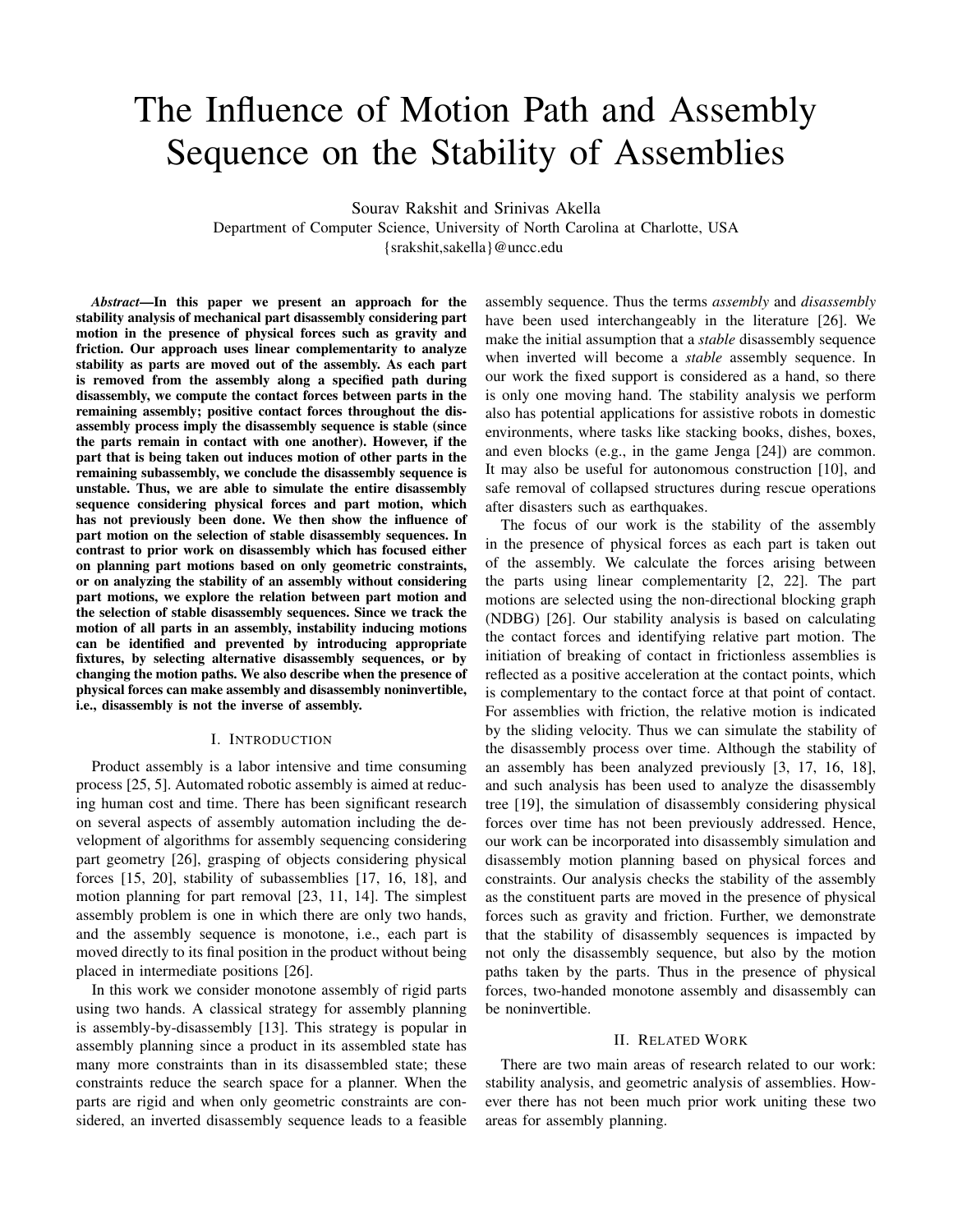# *A. Stability Analysis*

Blum et al. [3] first analyzed the stability of rigid blocks. They defined an assembly of rigid blocks as stable if and only if all the compressive contact forces between the blocks are positive, and devised an algorithm similar to linear programming for solving the set of contact forces in the assembly. Palmer [21] investigated the computational complexity of stability of polygons and gave definitions of guaranteed stability, potential instability, and infinitesimal stability. Boneschanscher et al. [4] developed a semi-heuristic algorithm to determine the stability of sub-assemblies in an assembly under physical and insertion forces. Mattikalli et al. [17, 16] developed linear programming approaches for identifying the set of orientations under which an assembly is stable in the presence of gravity, both with and without friction. Mosemann et al. [18] developed a method similar to Mattikalli et al. and used it to analyze the stability of the subassemblies at each node of the AND/OR assembly graph [19]. Very little work [19] has used stability analysis systematically for the disassembly process. Moreover, it focuses mainly on the static analysis of the disassembly tree.

The notion of a stable equilibrium is closely related to force closure and form closure in robotic grasping [15, 20] and fixture design for a static assembly [6]. The potential energy minimization principle that governs stability of frictionless assemblies has been used to determine optimum location of fixels for assemblies [27].

# *B. Geometric Analysis and Planning*

For a concise overview of geometric assembly planning and sequencing, see [12]. The AND/OR graph representation of assembly sequences developed by de Mello and Sanderson [8] enables enumeration of all possible assembly sequences for automated planning. The non-directional blocking graph (NDBG) is a representation that uses the geometry of the parts in the assembly to efficiently determine the set of feasible motion directions for a part [26], thus reducing the combinatorial complexity of disassembly sequencing. The geometric information in the NDBG together with the sequencing information in an assembly AND/OR graph is then used to perform assembly sequencing. Halperin et al. [13] developed a motion space approach to generalize the NDBG to more general part motions.

More recently, disassembly planning has been addressed as a motion planning problem in the composite configuration space of the individual parts by applying samplingbased motion planners for planning part removal paths for disassembly [23]. Techniques have included sampling based on the geometry of reachable configurations. An RRT-based iterative planning approach that gradually decreases the allowed amount of interpenetration has been used for single part disassembly [11]. Le et al. [14] describe an RRT-based method for simultaneous disassembly sequencing and path planning; it can handle nonmonotone disassembly sequences. While these motion planners generate paths that avoid part interference, they do not consider any physical constraints such as gravity, friction, etc.

## III. PROBLEM AND APPROACH

#### *A. Problem Statement*

The *motion stability problem* is to identify whether and when instability of an assembly can occur during disassembly part motions. We assume that each part that is moved out is held by a gripper and moved at a constant velocity with perfect position control. The moving part is assumed to undergo quasistatic motion with finite translations. We model the weight of the moving part as being supported by the gripper, unless otherwise stated. Following the standard convention in the assembly planning literature, we do not consider collisions of the gripper with the assembly. We assume frictionless contact unless otherwise stated.

We use linear complementarity [7] to detect whether and when the assembly becomes unstable as each part is removed from the assembly. If linear complementarity finds a solution, i.e., all the contact forces are non-negative and there is no relative motion between parts (excluding the part being moved by the gripper), then the assembly state is considered stable. The linear complementarity problem (LCP) proposed by Baraff [2] for analysis of frictionless cases calculates the relative movement in terms of the relative acceleration between the parts in the assembly. According to Baraff's model, for every contact point  $j$  in the assembly, the normal contact acceleration  $a_j$  and the normal contact force  $F_j$  form a complementary pair, i.e.,  $F_j \geq 0$ ,  $a_j \geq 0$ , and  $F_j a_j = 0$ . This statement, which implies that when  $F_i > 0$ ,  $a_i = 0$ , and when  $a_j > 0$ ,  $F_j = 0$ , is represented succintly as

$$
0 \le F_j \perp a_j \ge 0 \tag{1}
$$

We can sum up the complementarity conditions for all  $n$ contact points, and since  $a_j$  and  $F_j$  are linearly related [1],

$$
\sum_{j=1}^{n} F_j a_j = \mathbf{F}^T \mathbf{a} = \mathbf{F}^T (\mathbf{A} \mathbf{F} + \mathbf{b}) = 0
$$
 (2)

where  $A \in \mathbb{R}^{n \times n}$  is a positive semidefinite matrix. All external and body forces are grouped in the vector  $\mathbf{b} \in \mathbb{R}^n$ .

If friction is included, then in addition to normal forces and accelerations there will be a tangential component of force and acceleration at every contact point. When the static friction force limit is reached at any contact point, the matrix A is no longer positive semidefinite. Baraff's method cannot solve problems when A is semidefinite. The Stewart-Trinkle complementarity formulation [22] solves contact problems with dynamic friction. In the Stewart-Trinkle model, at each contact point  $j$ , the complementary constraints are:

$$
0 \le d_{n_j} \quad \perp \quad p_{n_j} \ge 0 \tag{3}
$$

$$
0 \le \rho_j = \lambda_j e_j + W_{f_j}^T \quad \perp \quad p_{f_j} \ge 0 \tag{4}
$$

$$
0 \le \zeta_j = \mu p_{n_j} - e_j^T p_{f_j} \quad \perp \quad \lambda_j \ge 0 \tag{5}
$$

where  $d_{n_j}$  is the normal distance between the two parts at j,  $p_{n_j}$  is the normal contact impulse,  $W_{f_j}$  is the matrix that transforms the generalized velocity  $v$  along the edges of the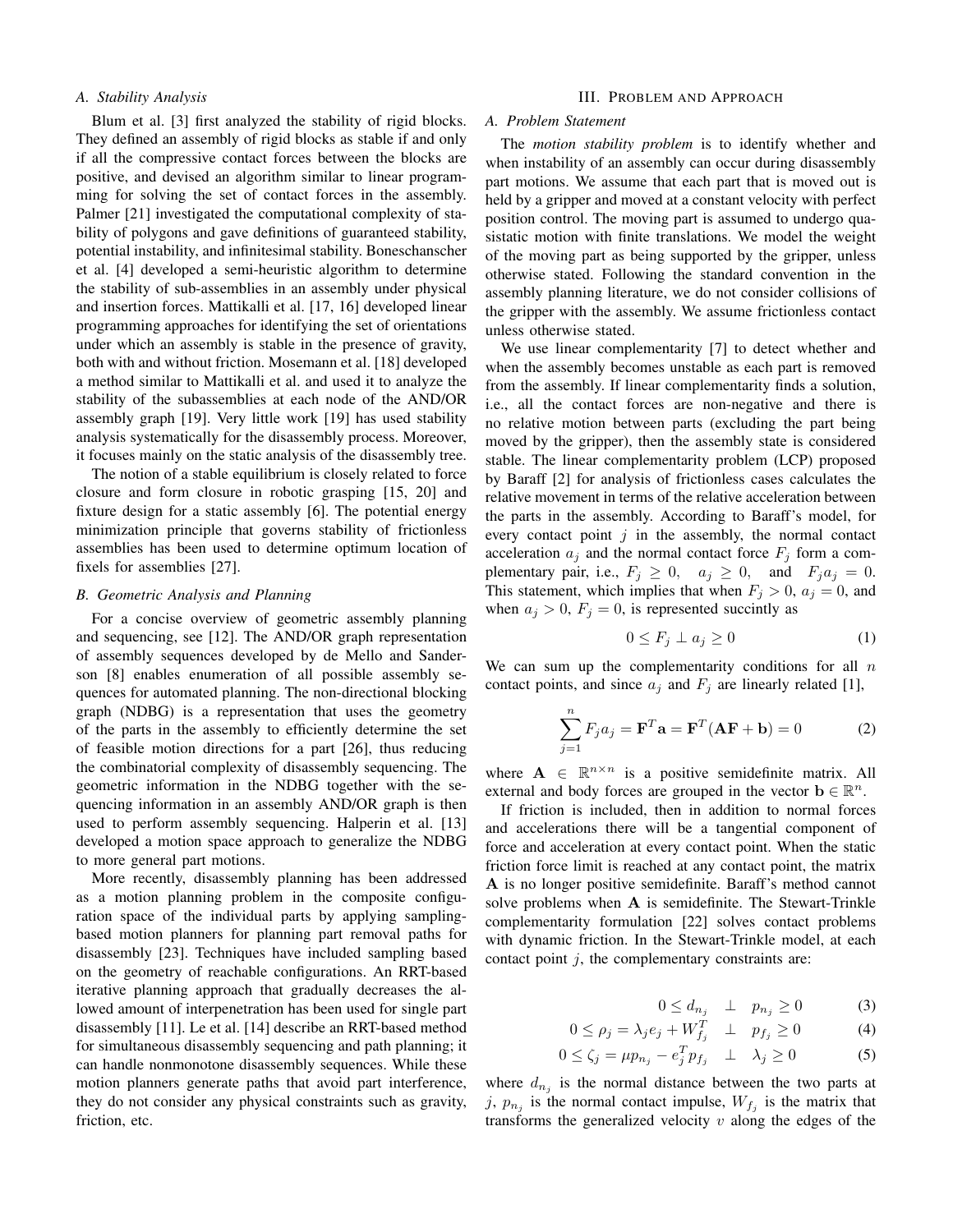friction pyramid approximating the friction cone,  $p_{f_j}$  is the friction impulse along the edges of the friction pyramid,  $e_j$ is a vector of ones with size equal to the number of edges of the friction pyramid,  $\lambda_j$  is a variable that approximates the magnitude of the sliding velocity, and  $\mu$  is the Coulomb friction coefficient. For a two-dimensional problem, at each contact point j, there are only two edge  $\pm t_i$  of the friction pyramid, each perpendicular to the outward contact normal  $c_{n_j}$ . The friction contact wrench matrix  $W_{f_j}$  is

$$
W_{f_j}=\left[\begin{array}{cc}t_j & -t_j\\r_j\otimes t_j & -r_j\otimes t_j\end{array}\right]
$$

where  $r_j$  is the vector from the part centroid to contact point j, and  $\otimes$  is the two-dimensional equivalent for cross-product. Using the Stewart-Trinkle model, we formulate the motion

path stability problem as a linear complementarity problem:

$$
0 \leq \begin{bmatrix} \tilde{\mathbf{A}}_{nn} & \tilde{\mathbf{A}}_{nf} & \mathbf{0} \\ \tilde{\mathbf{A}}_{fn} & \tilde{\mathbf{A}}_{ff} & \tilde{\mathbf{E}} \\ \tilde{\mu} & -\tilde{\mathbf{E}}^T & \mathbf{0} \end{bmatrix} \begin{bmatrix} \tilde{\mathbf{p}}_n^t \\ \tilde{\mathbf{p}}_f^t \\ \tilde{\lambda}^t \end{bmatrix} + \begin{bmatrix} \tilde{\mathbf{b}}_n^t \\ \tilde{\mathbf{b}}_f^t \\ \mathbf{0} \end{bmatrix} = \begin{bmatrix} \frac{\tilde{\mathbf{a}}_n^t}{\tilde{\mathbf{a}}_n^t} \\ \tilde{\rho}^t \\ \tilde{\zeta}^t \end{bmatrix} \perp \begin{bmatrix} \tilde{\mathbf{p}}_n^t \\ \tilde{\mathbf{p}}_f^t \\ \tilde{\lambda}^t \end{bmatrix} \geq 0
$$
\n(6)

where superscript t indicates value at time t.  $\tilde{\mathbf{p}}_n$  =  $[p_{n_1}, \ldots, p_{n_K}]^T$ ,  $\tilde{\mathbf{p}}_f$  =  $[p_{f_1}, \ldots, p_{f_K}]^T$ , and  $\tilde{\lambda}$  =  $\left[\lambda_1,\ldots,\lambda_K\right]^T$  are the concatenated normal contact impulses, friction impulses, and  $\lambda$ s respectively for all the K contact points in the assembly, and,  $\tilde{A}_{nn} = \tilde{W}_n^T \tilde{M}^{-1} \tilde{W}_n$ ,  $\tilde{\textbf{A}}_{nf}^{\, \, \cdot} \, = \, \, \tilde{\textbf{W}}_n^T \tilde{\textbf{M}}^{-1} \tilde{\textbf{W}}_f, \, \, \tilde{\textbf{A}}_{ff} \, \, = \, \, \tilde{\textbf{W}}_f^T \tilde{\textbf{M}}^{-1} \tilde{\textbf{W}}_f^{\, \cdot}, \, \, \tilde{\textbf{A}}_{fn} \, \, = \,$  $\tilde{\mathbf{W}}_f^T \tilde{\mathbf{M}}^{-1} \tilde{\mathbf{W}}_n$ ,  $\tilde{\mathbf{b}}_f \, = \, \tilde{\mathbf{W}}_f^T \tilde{\mathbf{M}}^{-1} \left( \tilde{\mathbf{F}}_b + \tilde{\mathbf{F}}_{ext} \right) \Delta t$  and  $\tilde{\mathbf{b}}_n \, = \,$  $\tilde{\mathbf{W}}_n^T\left( \tilde{\mathbf{M}}^{-1}\left( \tilde{\mathbf{F}}_b + \tilde{\mathbf{F}}_{ext} \right) \Delta t + \tilde{\mathbf{v}}^{t-1} \right) + \tilde{\mathbf{d}}_n^{t-1}/\Delta t.$ 

 $\tilde{M}$  is the concatenated mass matrix,  $\tilde{W}_n = [W_{n_1}, \dots, W_{n_K}]$ is the concatenated normal contact wrench matrix where  $W_{n_j}^T = [c_{n_j} \quad r_j \otimes c_{n_j}], \tilde{\mathbf{W}}_f = [W_{f_1}, \dots, W_{f_K}]$  is the concatenated friction wrench matrix,  $\tilde{\mu} = diag[\mu_1, \dots, \mu_K], \tilde{\mathbf{E}} =$  $diag\,[e_1, \ldots, e_K],\; \mathbf{\tilde{d}}_n\ =\ [d_{n_1}, \ldots, d_{n_K}],\; \tilde{\bar{\rho}}\ =\ [\rho_1, \ldots, \rho_K],$  $\tilde{\zeta} = [\zeta_1, \ldots, \zeta_K], \tilde{\mathbf{v}}^t$  is the concatenated generalized velocity at time t, and  $\tilde{F}_b$  and  $\tilde{F}_{ext}$  are the concatenated body and external forces respectively for all the parts.

After each time step  $\Delta t$ , we update the position of the moving part, and then use linear complementarity (Equation 2 or Equation 6) to calculate the contact forces and relative movement (acceleration or sliding velocity) of the parts in the assembly.

#### *B. Simulation and Stability Analysis of Disassembly*

We now describe the algorithm to perform stability analysis at each stage of disassembly; it uses linear complementarity for contact force computation, and a path planner to identify motion paths for the parts that are consistent with the NDBG. We describe the approach for evaluating a disassembly sequence for an assembly (see Algorithm 1).

Let  $S = P_1, P_2, \ldots, P_N$  be the disassembly sequence with the  $N$  parts numbered in their disassembly order. Let  $A_N(\bar{q}_N)$  be the complete assembly comprised of N parts with configuration  $\tilde{q}_N$ , and  $A_{N-i}(\tilde{q}_{N-i})$  be a subassembly with the first  $i$  parts of the sequence removed from the complete assembly. Given part  $P_i$  at its current configuration q, the function MotionPath uses the NDBG and returns a geometrically feasible path  $\langle d \rangle$  as a sequence of displacement vectors  $\hat{d}_k$  for  $P_i$  to move out of the remaining assembly, i.e.,  $A_{N-i}(\tilde{q}_{N-i})$ . While < $d$ > is nonempty, the next motion step  $d_k$ is executed and the part  $P_i$  is moved for time  $\Delta t$  with a unit velocity along  $d_k$ . After  $P_i$  has moved to its updated position  $q$ , the function LCPsolve( $A_{N-i}(\tilde{q}_{N-i}), P_i(q)$ ) is called to solve the LCP problem of Equation 2 (for the frictionless case) or Equation 6 (for the case with friction) and compute the contact forces. LCPsolve returns *true* (i.e., stable) if none of the contact relative motions (accelerations for the frictionless case and velocities for the case with friction) are greater than zero. If any of the contact relative motions are greater than zero, LCPsolve returns *false* (i.e., unstable) and the simulation is terminated.

| Algorithm 1 Stability Analysis of a Disassembly Sequence                           |                                                              |  |                                                      |  |  |
|------------------------------------------------------------------------------------|--------------------------------------------------------------|--|------------------------------------------------------|--|--|
|                                                                                    |                                                              |  | <i>Input</i> : Assembly $A_N$ , Disassembly Sequence |  |  |
|                                                                                    | $S = $                                                       |  |                                                      |  |  |
|                                                                                    | 1: for $i = 1, , N$ do                                       |  |                                                      |  |  |
| 2: $\langle \hat{d} \rangle = \text{MotionPath}(A_{N-i}(\tilde{q}_{N-i}), P_i(q))$ |                                                              |  |                                                      |  |  |
|                                                                                    | 3 if $d>=\emptyset$ then                                     |  |                                                      |  |  |
| 4:                                                                                 | return GEOMETRICALLY INFEASIBLE                              |  |                                                      |  |  |
| 5:                                                                                 | end if                                                       |  |                                                      |  |  |
| 6:                                                                                 | for $k = 1, \ldots$ , length( $\langle \hat{d} \rangle$ ) do |  |                                                      |  |  |
| 7:                                                                                 | $v_{gripper} = d_k /   \hat{d}_k  $                          |  |                                                      |  |  |
| 8:                                                                                 | $q \leftarrow q + v_{gripper} \cdot \Delta t$                |  |                                                      |  |  |
| 9:                                                                                 | Stableflag = LCPsolve $(A_{N-i}(\tilde{q}_{N-i}), P_i(q))$   |  |                                                      |  |  |
| 10:                                                                                | if Stable flag $==$ FALSE then                               |  |                                                      |  |  |
| 11:                                                                                | return UNSTABLE                                              |  |                                                      |  |  |
| 12:                                                                                | end if                                                       |  |                                                      |  |  |
| 13 <sup>0</sup>                                                                    | end for                                                      |  |                                                      |  |  |
| $14:$ end for                                                                      |                                                              |  |                                                      |  |  |
|                                                                                    | 15: return STABLE                                            |  |                                                      |  |  |
|                                                                                    |                                                              |  |                                                      |  |  |

# IV. EXAMPLES

We now consider a few examples. For a specified disassembly sequence, the parts in the assembly are moved along motion paths with directions consistent with the NDBG. At each time step, we calculate the contact forces between different bodies by linear complementarity. If at any time during the simulation, the part that is being moved out by the external gripper induces a relative motion at any contact point in the rest of the assembly, we conclude that the assembly is unstable. Unless otherwise stated the gravitational acceleration *g* is assumed to be unity, mass density of the blocks is unity, and the simulation time step is 1 sec. We will refer to a point i as *vertex* i if it is a vertex of the body or as a *contact point*  $i$  if it is the corresponding point on the mating body. We will depict the block moved by the gripper in red in the figures. For stability analysis, we use our MATLAB implementation of Baraff's complementarity algorithm for the frictionless case, and for the case with friction, we use a MATLAB interface to the LCPPATH solver [9].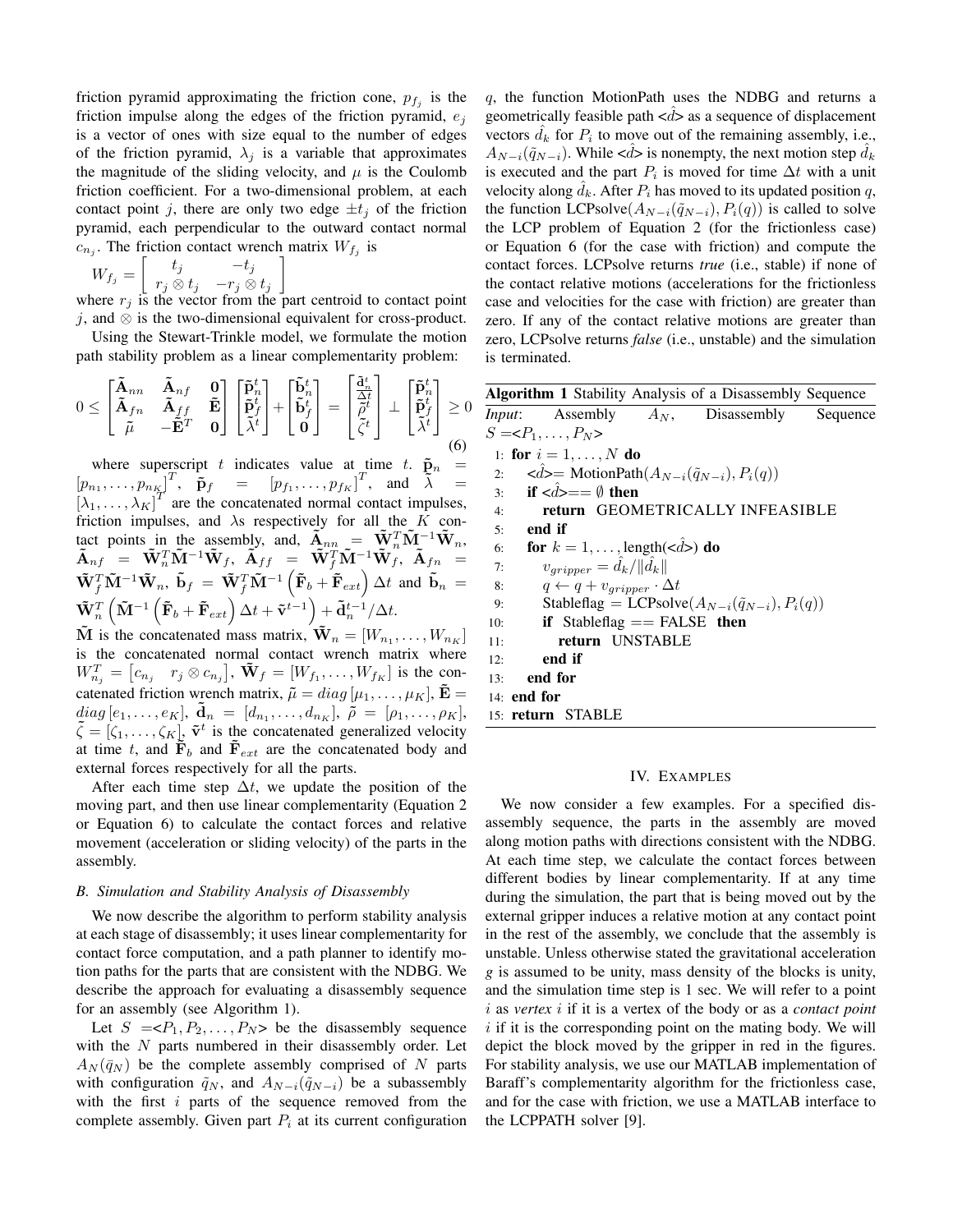## *A. Simple Example with Blocks*

This example (Figure 1) has a set of frictionless blocks arranged such that if block C is lifted before block D, block B topples. We use Baraff's complementarity method to analyze this. Consider the disassembly sequence C-D-B-A, with vertical motion of C (any direction in the upper halfplane above B is permitted by the NDBG). As C is lifted up, we plot the contact forces, normalized with respect to the weight of moving block C, in Figure 2. At 0 s all the contact forces are positive. However, at 1 s when block C is detached from the rest of the assembly, acceleration at contact point 4 is positive indicating that the rest of the assembly has become unstable. A similar situation occurs when block C is moved horizontally to the left or right. Thus, all disassembly sequences starting with the removal of block C are unstable.



Fig. 1: A simple blocks example: An arrangement of blocks in an equilibrium configuration. The blocks are identified by alphabets, and vertices by numbers. Block E is the fixed table. Based on [3].



Fig. 2: Plot of contact forces as block C is lifted up. X-axis is time, Y-axis is contact force normalized by the weight of the moving block C. As soon as C is lifted up, contact point 4 has positive acceleration indicating that the remaining assembly is unstable.

By similar analyses, we can show that all disassembly sequences that start with the removal of blocks A, B, or C



Fig. 3: Plot of contact forces for disassembly sequence D-C-B-A. X-axis is time, Y-axis is contact force normalized by the weight of block B. The forces at the contact points of each block remain positive until that block is lifted. This implies that the disassembly sequence is stable.

are unstable. Now consider the sequence D-C-B-A. We show the contact forces (normalized with respect to the weight of the block B) in Figure 3. As each block is lifted up vertically, the contact forces for that particular block become zero. However all other contact forces are positive indicating the remaining subassemblies in all cases are stable. From the complementarity formulation, this implies that the contact accelerations are zero, i.e., none of the contacts are breaking. Hence, D-C-B-A is a stable disassembly sequence, and is in fact the only stable disassembly sequence.

# *B. Example: Stable Disassembly with and without Fixels*

When disassembly sequences selected using only geometric constraints lead to instability, we can use fixels (i.e., point fixtures) to constrain parts that become unstable as other parts are removed. Using stability analysis, the parts that become unstable at the time of removal of other parts can be identified and stabilized by fixels, or alternative disassembly sequences can be generated.

This example illustrates the use of fixels in maintaining stability of an assembly. Consider blocks A, B, and C on table D (Figure 4). Only block A can move vertically up according to the NDBG (Figure 5). However, as soon as A is lifted up, B becomes unstable. To indicate this we enclose A additionally in a square. However, in this particular example, instability occurs only in B and not in C. To indicate that instability occurs in block B only, we add a red colored arrow from A to B. Now one can identify from the modified NBDG (Figure 5) both the block whose motion causes instability (A), and the one in which instability occurs (B). Similarly, for the horizontal rightward direction, we modify the directional blocking graph (DBG) to indicate the block whose removal causes instability (A), and the block that becomes unstable (B). The instability in B when A is moved out can be prevented by application of fixels at appropriate locations on B.

Figure  $6(a)$  shows the forces at the contact points as A is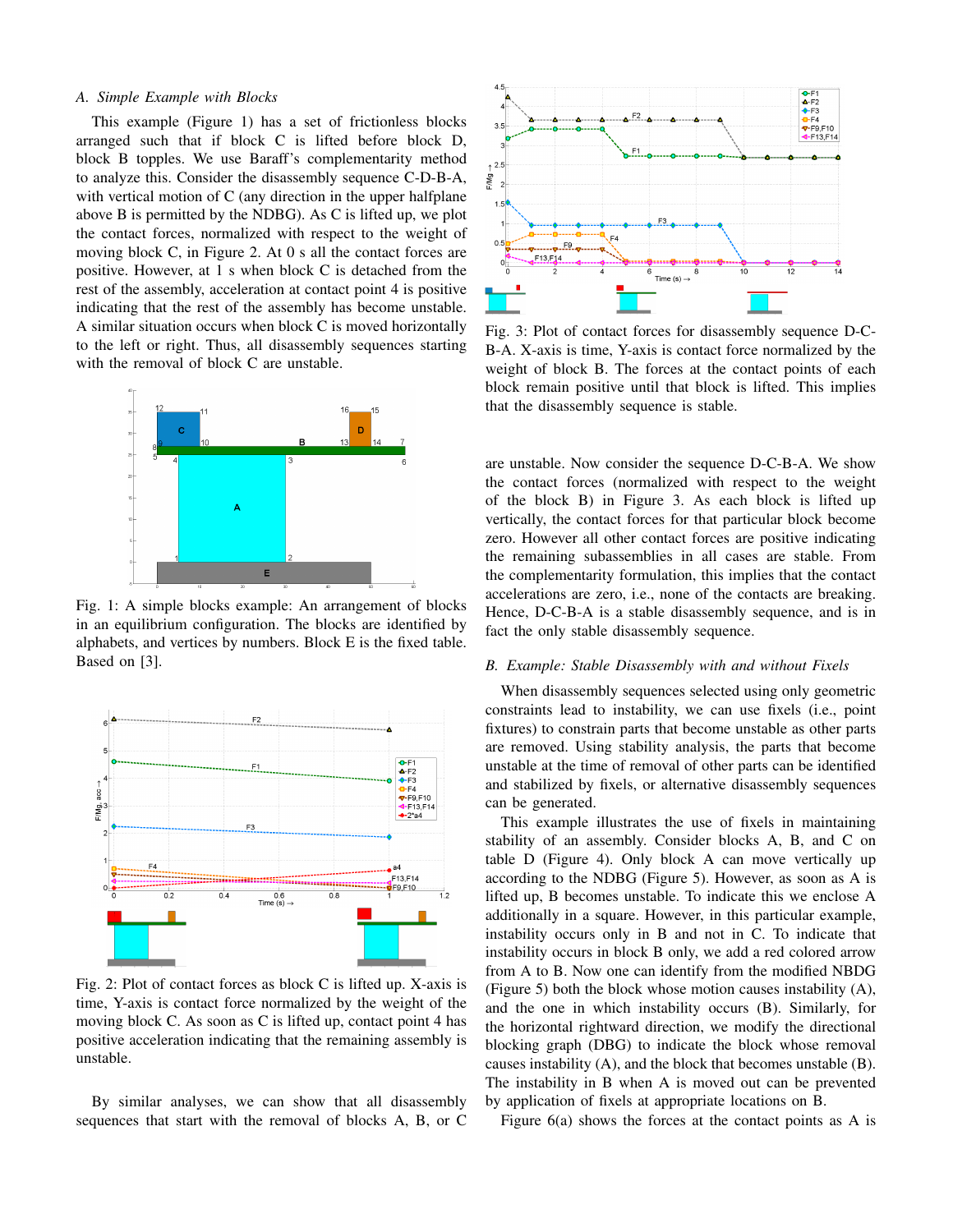

Fig. 6: Plot of contact forces as block A is lifted up vertically. X-axis is time, Y-axis is contact force normalized by the weight of the moving block A. Note that since there can be more than one normal at a contact vertex, we indicate the bodies between which the contact forces act in the legend of forces and accelerations. (a) Without fixels: As soon as block A is lifted, block B becomes unstable. This is indicated by positive accelerations at vertices 9 and 12 (scaled by a factor of 10 and shown in red). (b) With fixels: Since the preceding analysis indicates that B loses contact in the horizontal right direction, we put fixels on the right hand free face of B at vertex 11 and midway between vertices 11 and 10 (as shown in the bottom figures). Now, when A is lifted up, B stays in position, and none of the contact vertices have positive accelerations.



Fig. 4: Three blocks A, B, and C rest on a frictionless base D. The vertices of each movable block are numbered.

lifted up. As soon as A is lifted (at 1 s), we note the onset of instability in B at vertices 9 and 12. The accelerations of 9 and 12 are towards the right, indicating that B will fall in that direction. To prevent instability, we restrict the motion of B in the horizontal rightward direction by placing fixels at vertex 11 and midway on the edge between vertices 10 and 11 (Figure  $6(b)$ ). Now when we lift A up, we see no instability in B. We also note that the fixel at vertex 11 has carried no load throughout the simulation, while the lower fixel supports B from the start to the end of the simulation. Fixel positioning can be optimized using existing methods, e.g., [27].

## V. THE EFFECT OF MOTION PATHS ON STABILITY

We now examine the question: Are part motion paths important in disassembly sequencing? The stability analysis that we have presented so far can alternatively be performed by analyzing the stability of the subassemblies at each node of the assembly sequence AND/OR graph, as in Mosemann et al. [18]. In our work, we simulate the whole process of disassembly by considering part motion. We next demonstrate



Fig. 5: NDBG for the assembly shown in Figure 4. Case 1: Vertical upward motion (DBG at top). Only block A can be moved. As A is lifted up, it induces instability in block B. The inducer of instability A is indicated by enclosing it in a square, and a red arrow is drawn from it to the block in which instability occurs, B. Case 2: Horizontal motion to the right (DBG at right). Both blocks A and B can be moved. If B is moved, no instability occurs in the rest of the subassembly. However, if A is moved, it induces instability in B.

that motion paths are *also* important for determining stable disassembly sequences. We show that instability can occur not only due to the order in which parts are removed, but also depending on the motion paths by which they are removed.

In the example (Figure 7), Blocks A, B, C, and D have to be removed from the part E that rests on a fixed table (colored grey in Figure 7). The mass densities of blocks A and B are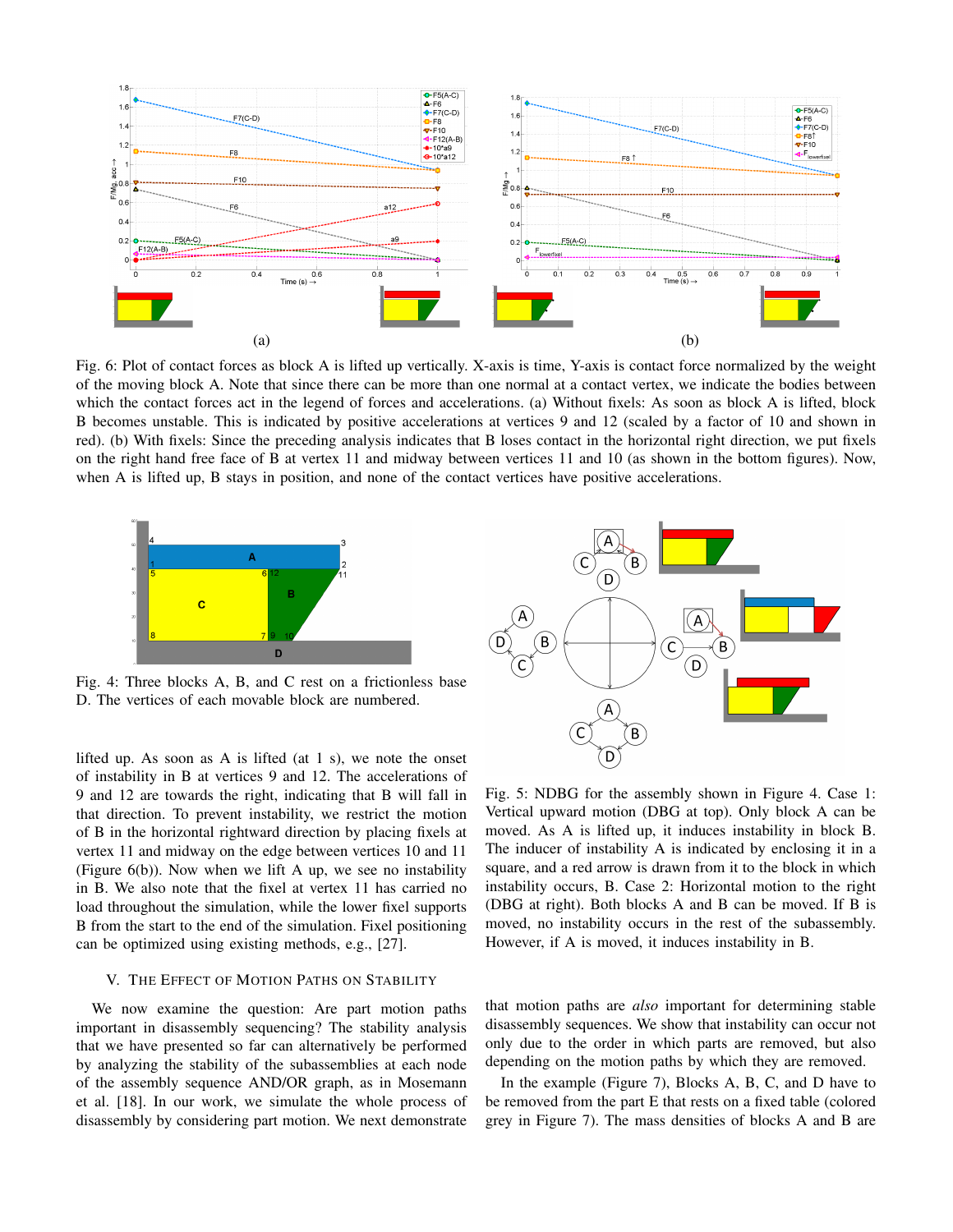

Fig. 7: Example to illustrate the effect of motion paths on stability. A, B, C, D are movable blocks on a nonfixed body E.



Fig. 8: The effect of motion paths on stability. The Y-axis is contact force normalized by the weight of C. When C is moved to the left to exit through II at 43 s, no instability is induced. However, when C is moved to the extreme left towards exit I, at 45 s the rest of the assembly becomes unstable, as indicated by positive acceleration at vertex 18.

4 units, those of C and D are 3 units, and that of E is 1 unit. We assume here that the moved part is not supported by the gripper unless in free space. All the blocks are frictionless. The task is to remove blocks A, B, C, and D such that the remaining assembly stays stable. A, B, C, and D can move out of the assembly through exits I, II, III, IV, and V in the top fixed structure (colored grey in Figure 7).

Since this example is symmetric about the vertical axis, we analyze the effect of the motion of block C to illustrate the influence of motion paths (i.e., choice of exits) on the stability of the assembly. C can be taken out of the assembly through any of its three nearest exits, namely, I, II, and III.

We first illustrate the influence of motion paths on stability. Consider the removal of C through exit I. As C is moved to the left through the passage leading to exits I and II, the contact force at vertex 17 increases and that at 18 decreases (Figure 8) to counterbalance the increasing moment produced by the weight of C as it is moved to the left. At 43 s when C is below the passage leading to exit II, it can be moved up towards exit II without instability. However at 45 s when C is at exit I, the assembly becomes unstable. This is indicated by positive acceleration at vertex 18.

When C is lifted up and moved towards exit III, no instability is induced in the assembly. Thus, removal of C

through exit III is stable. Hence, for disassembly sequences starting with the removal of C, the first step in the disassembly sequence is stable when C exits through II and III, and not through exit I. A similar situation occurs with D.

Next we illustrate the interplay of motion paths and assembly sequence for stability. Consider removal of A first, followed by C. At 1 s as A is lifted up and exits through III, the contact forces at vertices 18 and 17 (Figure 9(a)) decrease. Now considering motion of C, at 42 s when C is positioned to exit through II, the assembly becomes unstable due to positive acceleration at vertex 18. Hence, C cannot exit either through I or II when A has been moved out. Next consider the case when C is lifted up and moved to the right towards exit III (see Figure 9(b)). As C is moved to the right, the trend in contact forces at vertices 17 and 18 reverses, i.e., contact force decreases at 17 and increases at 18 to counterbalance the moment due to the weight of C. Finally at 37 s, C is positioned below exit III, through which it can be moved out. Thus, when A is absent, C can be moved out stably only through exit III.

A similar analysis shows that removal of C after both A and B have been removed always leads to instability.

# *A. Example: Noninvertibility of Assembly and Disassembly*

When only geometric constraints are considered, a twohanded monotone disassembly can be inverted for assembly [13]. However, when physical forces are considered, a two-handed monotone assembly and disassembly might not be invertible. Although this has been previously mentioned [13], we are not aware of a prior exploration of this issue. Here we construct a simple example to illustrate how a physical force, namely friction, may lead to noninvertibility of assembly and disassembly. The assembly consists of two rigid blocks A and B (Figure 10) that can be disassembled either by lifting up, or by moving horizontally. The disassembly sequence is A-B, and the assembly sequence is B-A. In the vertical direction assembly and disassembly are invertible.



Fig. 10: A noninvertible disassembly example. The blocks can be disassembled either by lifting from the top (invertibly), or by moving horizontally (noninvertibly). The friction coefficients between different surfaces are shown.

Let us now consider disassembly when A is moved out to the right. We select the coefficients of friction between different surfaces as shown in Figure 10. That is,  $\mu$  is 0.2 between A and B, 0.05 between B and its support surface,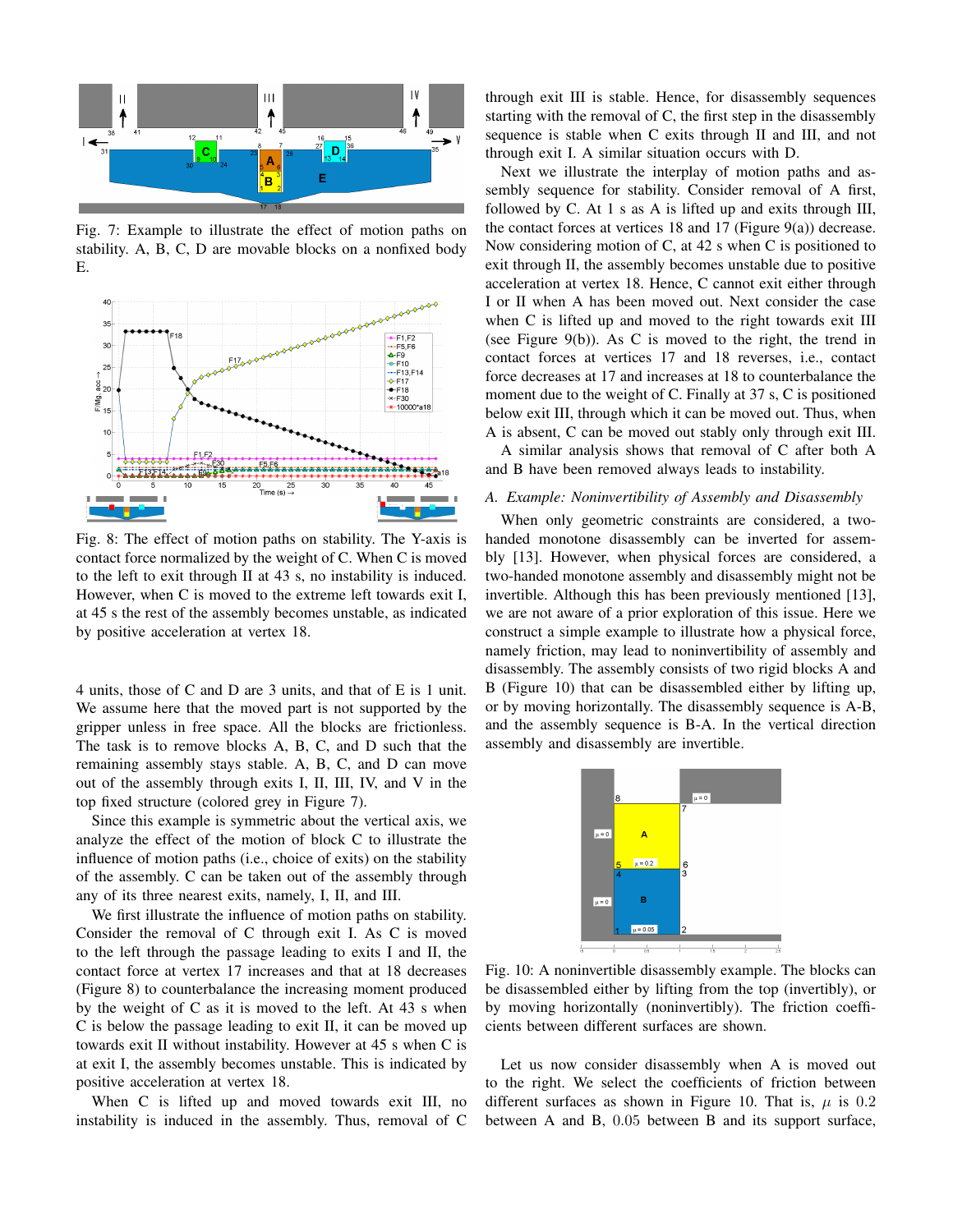

Fig. 9: The interplay of assembly sequence and motion paths. Y-axis is contact force normalized by the weight of C, and X-axis is time. (a) Block A is first moved out through center exit III. After that, C is moved to the left. At 42 s, before C is in position to exit through II, the assembly becomes unstable. Thus, when A is removed first, C cannot exit through either of exits I and II. (b) A is moved out first and then C is then moved to exit III. In this case the assembly remains stable.

and zero between all other surfaces. The weight of each block is one unit. The complementarity conditions for this system are given by Equation 6, and we use the LCPPATH solver to calculate the forces between different parts in the assembly (Figure 11). When A is moved to the right by applying a force, it causes B to slide to the right. When a force high enough to move A is applied, it begins to slide, and the friction force at the bottom is 0.2 units (towards the left). This force also acts on B in the opposite direction. However the friction force between B and the base is only 0.1 units. This imbalance of friction forces between the top and bottom surfaces of B causes B to slide to the right in the same direction as A. Since movement of A induces movement in B, the disassembly sequence is unstable. If we invert this disassembly sequence, then the assembly sequence is B-A. When A is inserted horizontally over B from the right, the sliding motion of B is prevented by the left wall, and hence it is stable. Thus, when the horizontal path is selected, assembly B-A and disassembly A-B are not invertible.

While the main objective of this example is to demonstrate the noninvertibility of assembly and disassembly in the presence of friction, this example also illustrates the effect of the motion path on disassembly. For the vertical path, assembly and disassembly are invertible, whereas they are not invertible for the horizontal path.

#### VI. CONCLUSION

The focus of this paper is the influence of part motion path and assembly sequence on assembly stability. Given this goal, we go beyond the prior approach of performing a static analysis of the disassembly tree. We instead use linear complementarity to perform the stability analysis at each step of motion during the disassembly process as parts are removed sequentially. We show that disassembly sequences that are consistent with only geometric contraints may be infeasible in the presence of gravity or friction. Furthermore,



Fig. 11: Plot of normal contact and friction impulses when A is moved to the right, normalized by the normal impulse of A. The normal contact impulses are indicated by subscript *n* and the friction impulses by subscript *f*. The sliding velocity between A and B is  $vs_2$  and that between B and the base is  $vs_1$ .

stability analysis can be used to identify and prevent instability inducing motions by introducing fixtures or by selecting alternative disassembly sequences. Previously, only the disassembly sequence had been shown to be important for stable disassembly. We have shown that not only the disassembly sequence, but the motion paths of the parts can also affect the stability of the disassembly process. We also show using a simple example that assembly and disassembly, invertible when only geometric constraints are considered, can become noninvertible in the presence of physical forces. Future work will focus on integrating the stability analysis with motion planning of the parts. Our approach can be extended to 3D parts, and we will explore application to industrial examples with complex geometry.